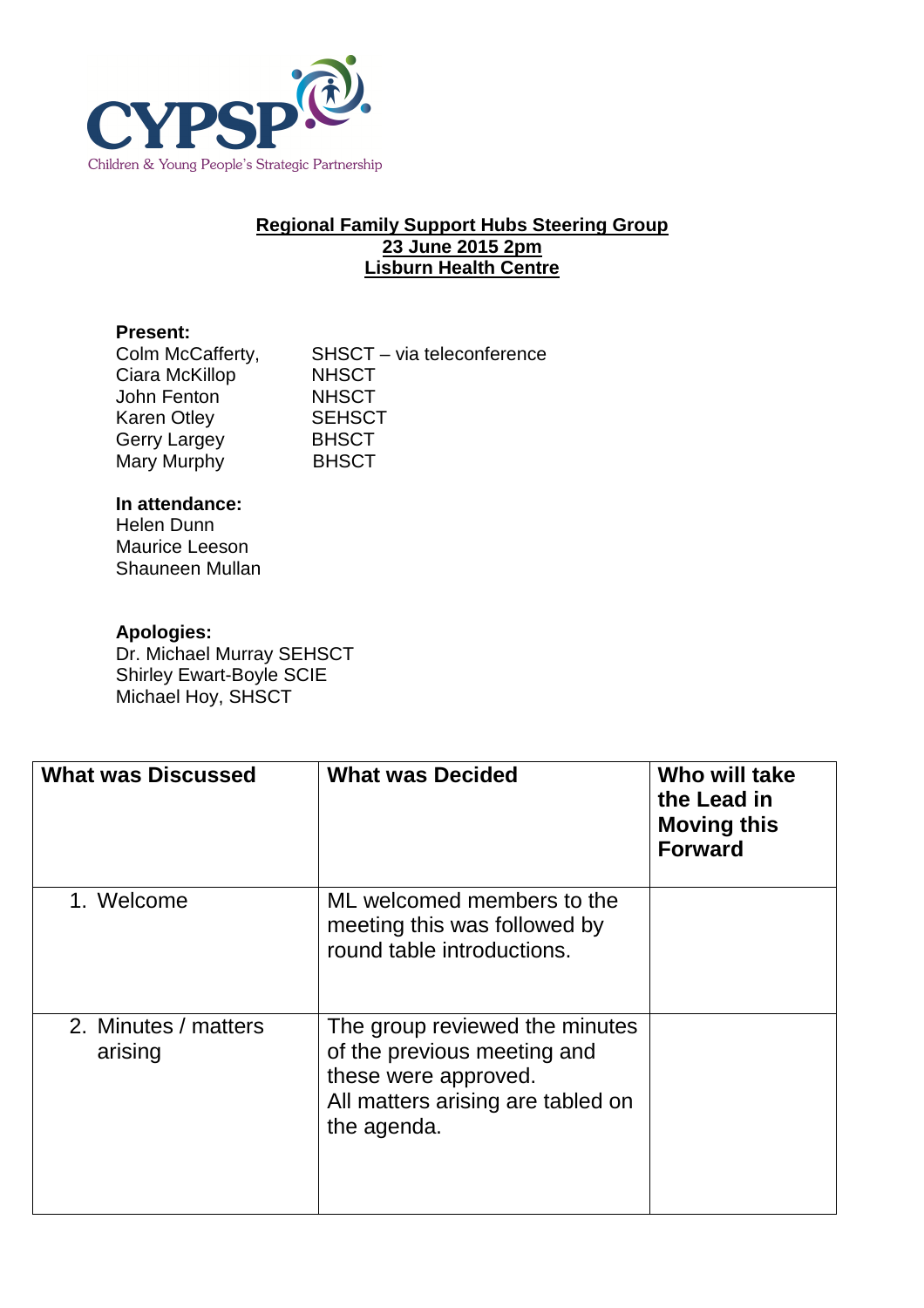| <b>What was Discussed</b>                    | <b>What was Decided</b>                                                                                                                                                                                                                                                                                                                                                                                                                                                                                 | Who will take<br>the Lead in<br><b>Moving this</b><br><b>Forward</b>                              |
|----------------------------------------------|---------------------------------------------------------------------------------------------------------------------------------------------------------------------------------------------------------------------------------------------------------------------------------------------------------------------------------------------------------------------------------------------------------------------------------------------------------------------------------------------------------|---------------------------------------------------------------------------------------------------|
| 3. Report Card &<br><b>Quarterly Returns</b> | HD updated members and<br>shared the Annual report card<br>26 Hubs currently established<br>as at June 2015. There are 2<br>more in the process of being<br>operationalised and when a final<br>2 are established there will be<br>complete geographic coverage<br>across N.Ireland.<br>Re breaking down information at<br>Trust/OG level. ML updated the<br>members and stated that a<br>report card can be developed<br>for each Trust. SHSCT will be<br>used as a Pilot.<br>Re tracking outcomes for | SM to develop<br>for each Trust.<br>SM & HD to<br>develop standard                                |
|                                              | service users. It was agreed that<br>each hub will sample 2 families<br>per quarter. It was agreed that<br>families that had been through<br>the process (ie referred on to a<br>service and completed the<br>intervention) only will be used in<br>the samples.                                                                                                                                                                                                                                        | template and<br>include key<br>questions referral<br>process.                                     |
|                                              | SM presented the 2015/16<br>Quarterly Monitoring template to<br>the group. SM updated the<br>members with the following<br>changes – adding in Telephone<br>enquiries, breaking Child<br>disability down to $(0-17)$ $(18-25)$<br>age groups to reflect back on<br>our child referrals due to the<br>number of DSC requests for                                                                                                                                                                         | SM to provide<br>assistance with<br>roll out of new<br>monitoring form<br>for each Trust<br>area, |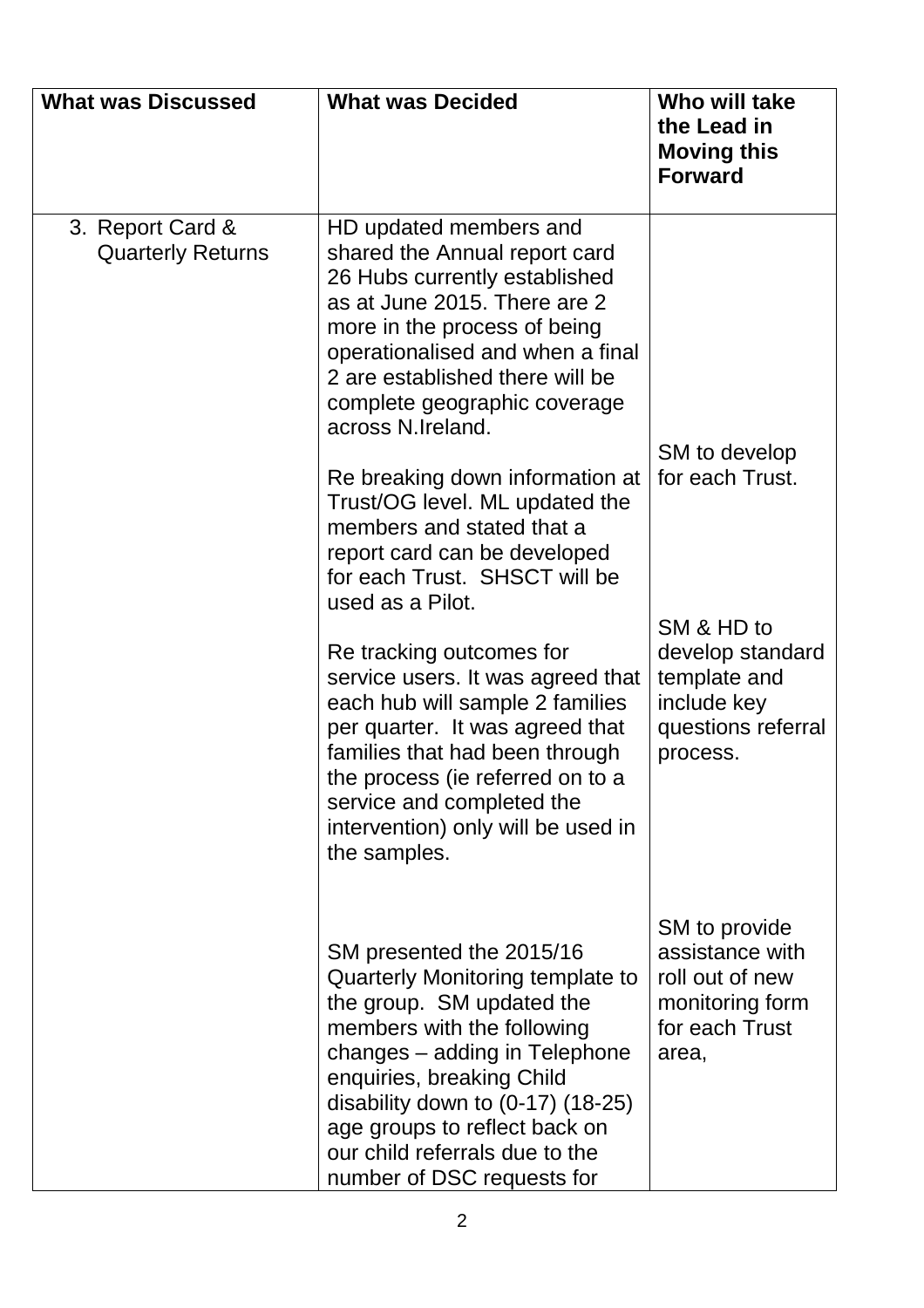| <b>What was Discussed</b> | <b>What was Decided</b>                                                                                                                                                                                                                                                     | Who will take<br>the Lead in<br><b>Moving this</b><br><b>Forward</b>                                                                                       |
|---------------------------|-----------------------------------------------------------------------------------------------------------------------------------------------------------------------------------------------------------------------------------------------------------------------------|------------------------------------------------------------------------------------------------------------------------------------------------------------|
|                           | children being referred with a<br>disability. Rejected at tier 3 has<br>been removed also. SM agreed<br>to circulate the new monitoring<br>form with members for comment<br>and then this will be rolled out to<br>each of the FSH's.                                       |                                                                                                                                                            |
| 4. Funding                | ML agreed to write out to each<br>Trust re DSC funding. It was<br>agreed that each Trust provide<br>input in relation to funding for<br>future of hubs before<br>September.                                                                                                 | ML will write to<br>directors (and<br>copy members in<br>to<br>communication)<br>re amounts<br>available to<br>support Hubs<br>going forward in<br>2015/16 |
| 5. EITP Update            | ML noted that the EIS service is<br>currently in procurement.<br>The Workstream 1 proposal has<br>been agreed and is currently<br>being prepared for roll out by<br>PHA/Education Authority.<br>The final workstream 3 project is<br>going to programme board next<br>week. |                                                                                                                                                            |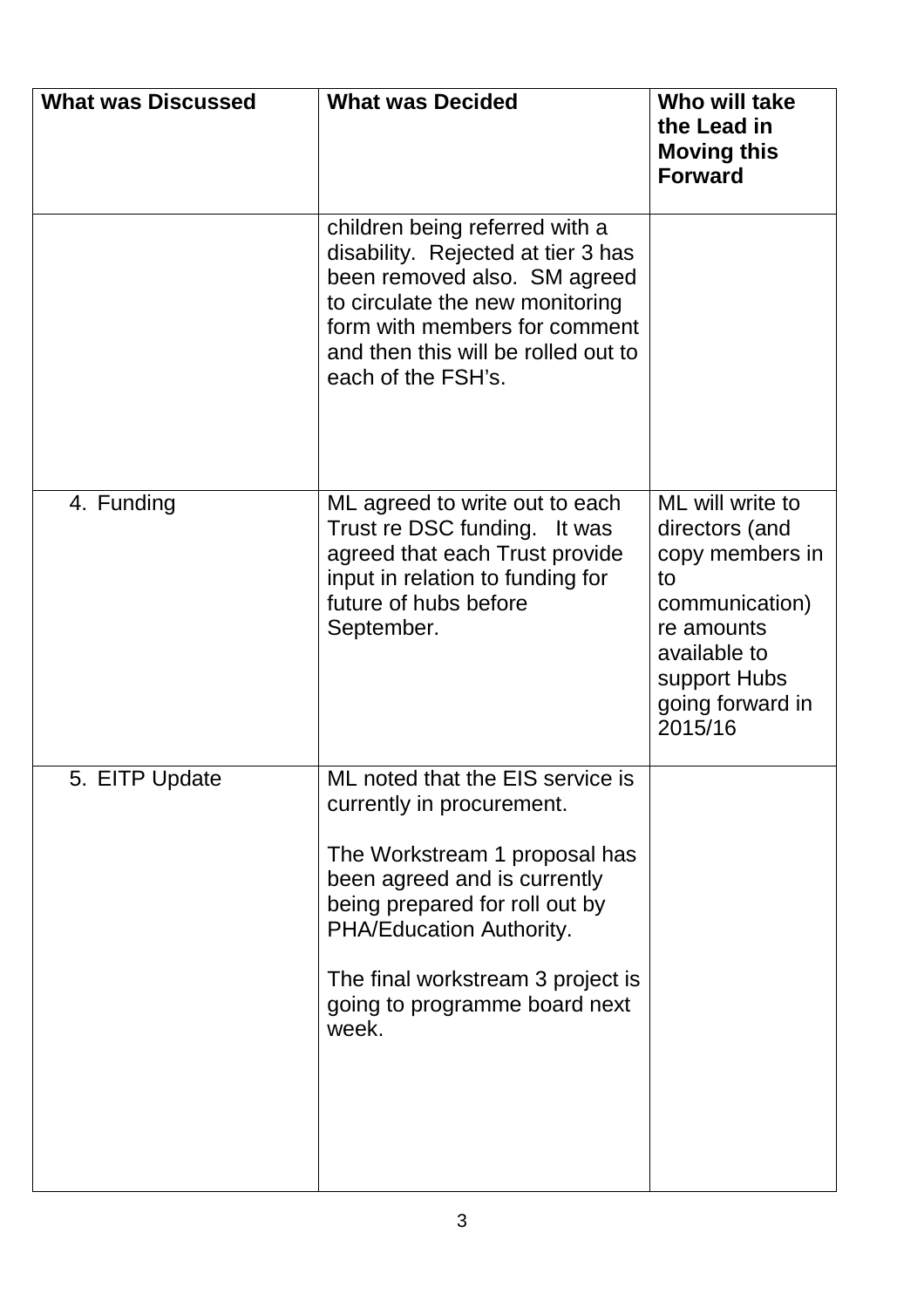| <b>What was Discussed</b>                          | <b>What was Decided</b>                                                                                                                                                                                          | Who will take<br>the Lead in<br><b>Moving this</b><br><b>Forward</b>                         |
|----------------------------------------------------|------------------------------------------------------------------------------------------------------------------------------------------------------------------------------------------------------------------|----------------------------------------------------------------------------------------------|
| 6. Safeguarding                                    | It had been agreed with<br>DHSSPS that safeguarding<br>would be a standing item on the<br>agenda.<br>Safeguarding was discussed at<br>the meeting members did not<br>have any safeguarding issues to<br>discuss. |                                                                                              |
| 7. SCIE Review/ CES<br><b>Literature Review</b>    | SE-B is now back from sick<br>leave and has completed work<br>in SEHSCT and NHSCT.<br>SHSCT is next in line.<br>Engagement with WHSCT and<br>BHSCT will take place over July<br>and August.                      | <b>ACTION-SE-B</b><br>will have final<br>report for<br>stakeholder<br>event in<br>September. |
| 8. Service Provider<br>questionnaire               | Results will be reported at<br>September Stakeholder Event in<br>Mossley Mill which is<br>provisionally booked for the 23 <sup>rd</sup><br>September.                                                            |                                                                                              |
| 9. Hub Development<br>update                       | There are currently 26 Hubs<br>taking referrals across the<br>region.                                                                                                                                            |                                                                                              |
| 10.<br><b>Primary Mental</b><br><b>Health Hubs</b> | Discussion focussed on the roll<br>out of Primary Mental Health<br>Hubs.                                                                                                                                         |                                                                                              |
|                                                    | GL updated re BHSCT and said<br>a lot of the referrals through<br>primary mental health hubs are<br>being identified for Family<br>Support Hubs.                                                                 |                                                                                              |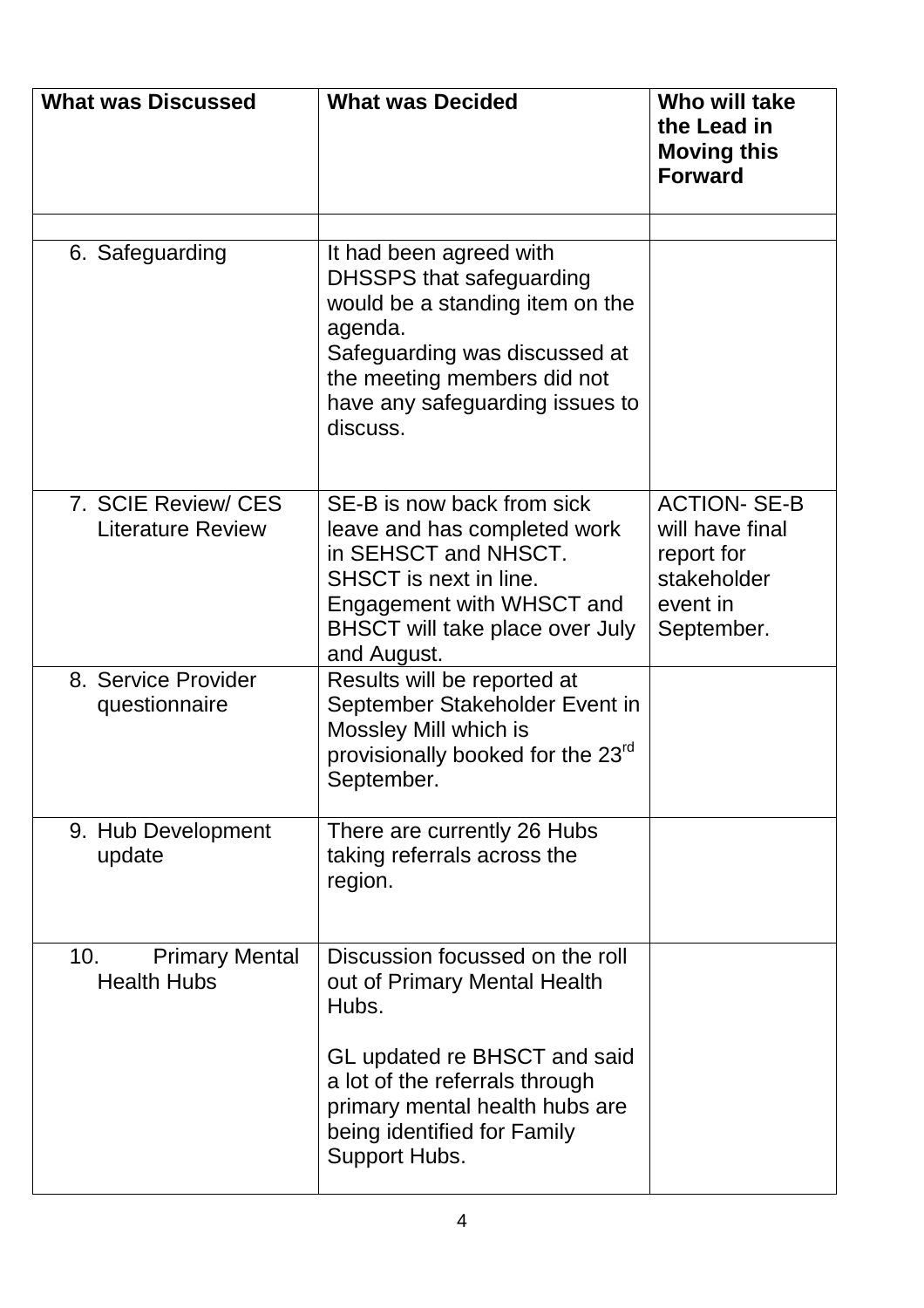| <b>What was Discussed</b>                     | <b>What was Decided</b>                                                                                                                                                                                                                                                                                                     | Who will take<br>the Lead in<br><b>Moving this</b><br><b>Forward</b>           |
|-----------------------------------------------|-----------------------------------------------------------------------------------------------------------------------------------------------------------------------------------------------------------------------------------------------------------------------------------------------------------------------------|--------------------------------------------------------------------------------|
|                                               | KO updated that pilot for the SE<br>Trust area is in Greater Lisburn<br>and there are currently only<br>three referrals from GP's and<br>cannot report on any progress<br>at present. There is clear plan<br>for close working with the family<br>support Hub.                                                              |                                                                                |
|                                               | Northern area update. HD<br>noted that this was at an early<br>stage of development.                                                                                                                                                                                                                                        |                                                                                |
|                                               | In general terms alignment<br>between the two processes may<br>be complicated by the fact that<br>many GP practices (the 'building<br>blocks' for primary mental health<br>hubs) have people registered<br>from different geographical<br>areas.                                                                            |                                                                                |
| 11.<br>Information<br><b>Sharing Protocol</b> | The current Hub information<br>sharing protocol was discussed.<br>HD to update section<br>"Organisations that will be<br>involved in the data sharing<br>section".<br>It was agreed that this current<br>agreements to be tweaked re<br>sharing for information.<br>The issue of proving informed<br>consent to share data. | <b>ACTION- HD to</b><br>circulate<br>amendments for<br>members for<br>comment. |
|                                               | The issue of consent for the<br>referral process was discussed<br>for each area– BHSCT and                                                                                                                                                                                                                                  | ML will consider<br>the issue of                                               |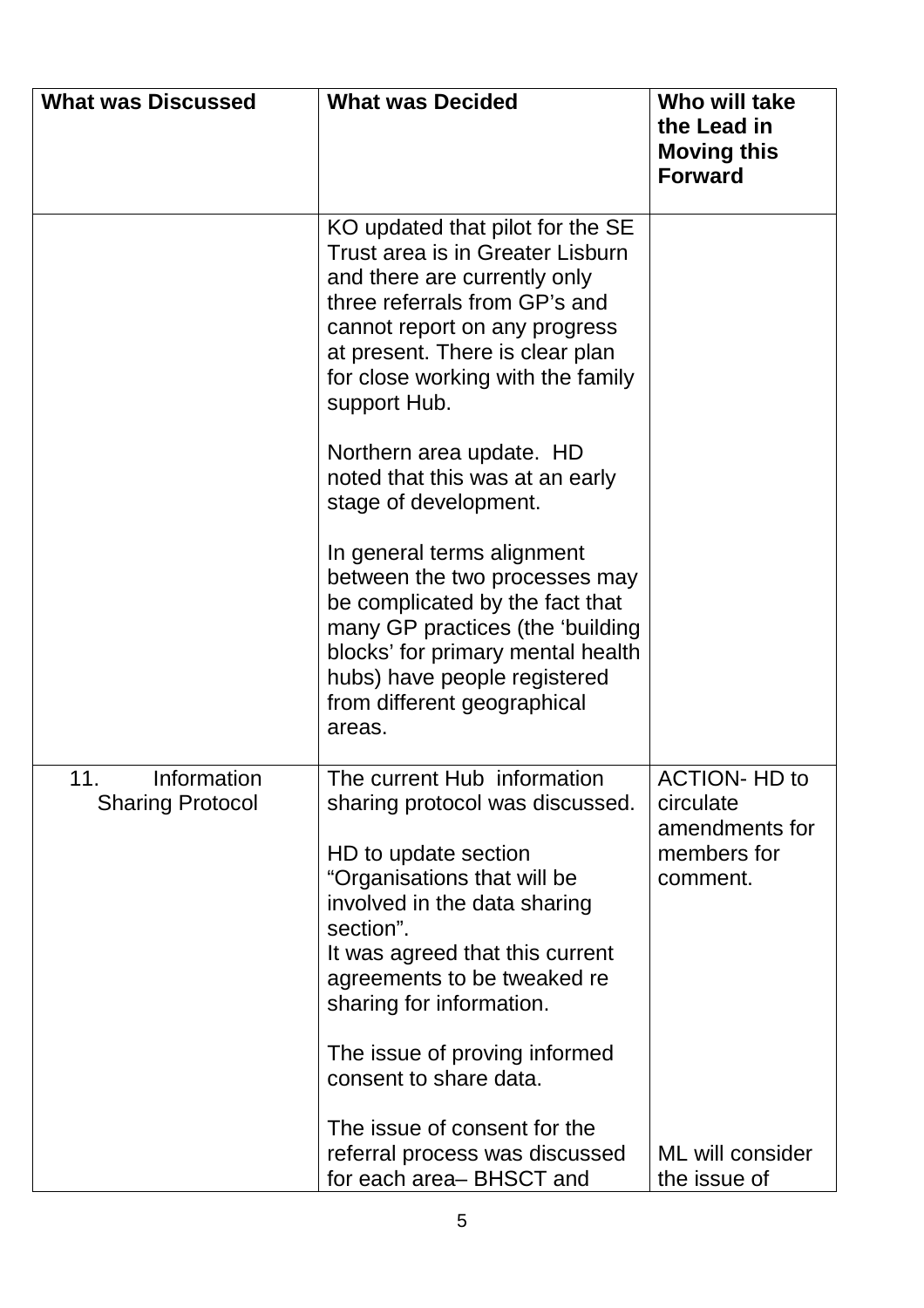| <b>What was Discussed</b>             | <b>What was Decided</b>                                                                                                                                                                                                                                                                                                                                                                                                                                                                                                                                                                                                  | Who will take<br>the Lead in<br><b>Moving this</b><br><b>Forward</b>                        |
|---------------------------------------|--------------------------------------------------------------------------------------------------------------------------------------------------------------------------------------------------------------------------------------------------------------------------------------------------------------------------------------------------------------------------------------------------------------------------------------------------------------------------------------------------------------------------------------------------------------------------------------------------------------------------|---------------------------------------------------------------------------------------------|
|                                       | <b>SEHSCT</b> only accept a referral<br>if written consent has been<br>completed - Northern Area are<br>accepting verbal confirmation of<br>consent from a worker as basis<br>for referral.                                                                                                                                                                                                                                                                                                                                                                                                                              | signed referral<br>form being a<br>necessary<br>component of<br>proving informed<br>consent |
| 12.<br>Step up Step<br>Down Protocols | HD discussed the document<br>presented.<br>CMcK stated that in relation to<br>Part 2: Step up from Family<br>Support Hub to Gateway is<br>already recorded in UNOCINI<br>and so on $-$ this may be<br>duplication in the sense that the<br>pathway for referral from<br>provider to gateway for<br>safeguarding reasons is well<br>established.<br>ML said that his only concern<br>was that there was clarity<br>between the providers and the<br>Hub over who made a referral to<br>gateway and at what part of the<br>process.<br>It was agreed that the document<br>is circulated to members for<br>further comment. | HD to circulate to<br>group for further<br>comment.                                         |
| 13.<br>Bi-monthly<br>service update   | It was agreed that all members<br>find the Bi-monthly update very<br>useful. HD asked the group<br>members of they have any new<br>services coming on board to let                                                                                                                                                                                                                                                                                                                                                                                                                                                       | <b>Group Members</b><br>to update HD<br>and RA with new<br>information as<br>appropriate.   |